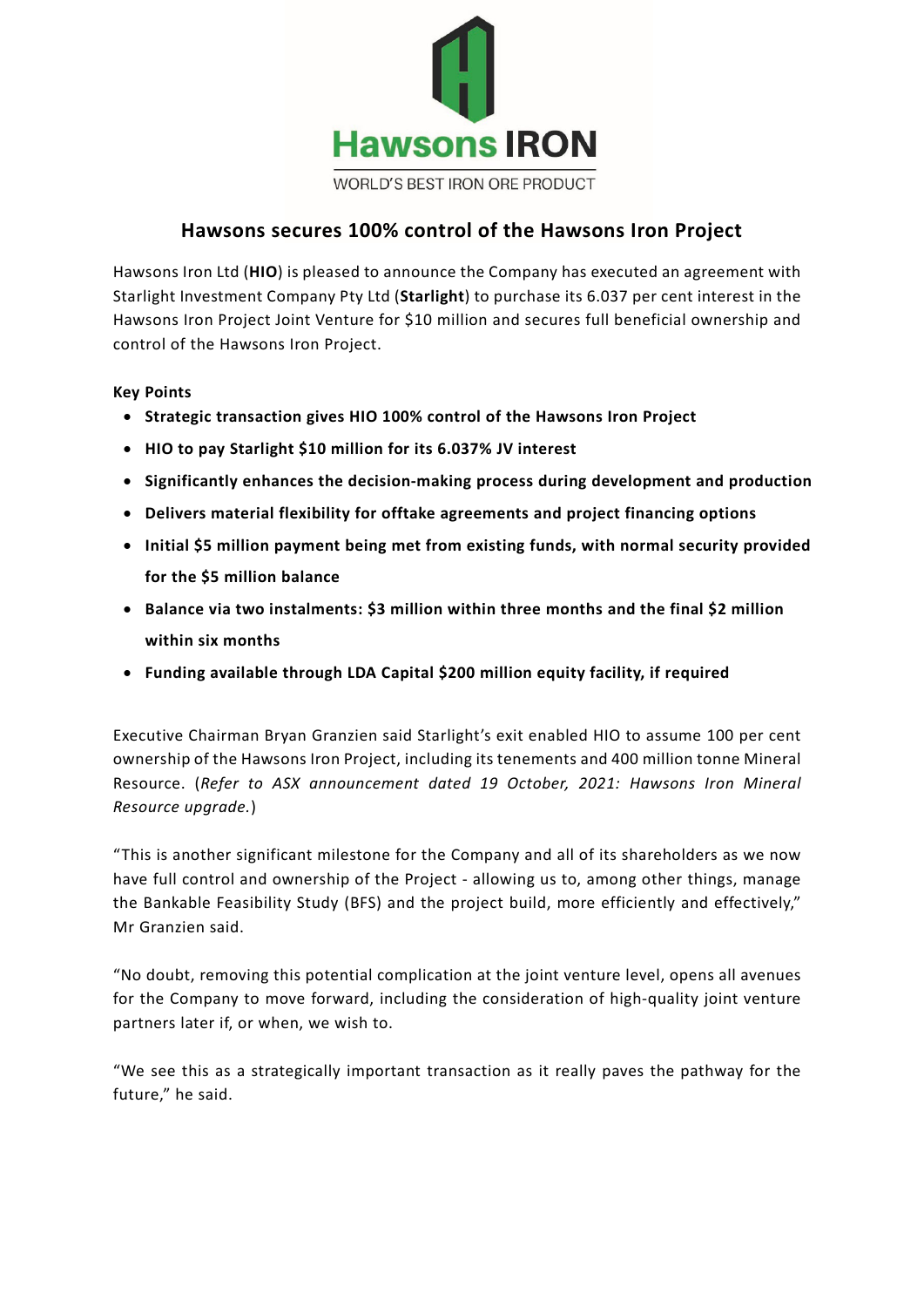Mr Granzien said Starlight's failure to meet its share of the Joint Venture's cash calls since November 2021 had triggered Hawsons' approach to discuss an offer to buy them out. (*Refer to ASX Announcement dated 13 December, 2021: [HIO to increase Joint Venture Interest](javascript:WebForm_DoPostBackWithOptions(new%20WebForm_PostBackOptions(%22ctl00$BodyPlaceHolder$AnnouncementsView1$CompanyAnnouncementsControl1$grdAnnouncements_Underlying$ctl14$lnkDescription%22,%20%22%22,%20true,%20%22%22,%20%22%22,%20false,%20true)))*).

"The \$10 million sale price really represents a full reimbursement of their contributed capital, as well as a modest premium which partly recognises potential upside value foregone," he said.

"Starlight has not been paying their cash calls which we are paying and will have to continue to, so this does involve some additional cost, but we see the true value as significantly more than the \$10 million we are paying."

Mr Granzien said the Company was making an initial payment of \$5 million from existing cash reserves on signing the agreement and committing to pay the \$5 million balance in two instalments, the first of \$3 million within three months and the second of \$2 million within six months from the execution date.

"We have also provided Starlight with security over the project assets pending final settlement, but Hawsons also has the right to make these outstanding payments earlier than the agreed payment tranche dates at our absolute discretion," Mr Granzien said.

"Importantly, if required, the equity financing Put Option Agreement with LDA Capital Limited announced on 22 December, 2021, can be used to cover the cost of this strategic acquisition. However, the agreed settlement schedule provides the Board with valuable time to consider a range of options on how best to satisfy the Company's future capital requirements and when."

Mr Granzien said the Company was currently in discussions with a number of potential Hawsons Supergrade® product off-takers regarding Letters of Intent with some also interested in potential opportunities to invest either directly in the Company or the Project.

"The off-take and end-user selection process is exactly where we had planned it to be, and we will keep the market updated as this selection process moves closer towards its final stages," he said.

## **Released by authority of the Board**

Hawsons Iron Limited 24 March 2022

## **For further information:**

Media contact: Investor Relations contact: Kerry Bailey, Corporate Communications Lead Mr Greg Khan, CFO / Company Secretary E[: kerry.bailey@hawsons.com.au](mailto:kerry.bailey@hawsons.com.au) E[: greg.khan@hawsons.com.au](mailto:greg.khan@hawsons.com.au) P: +61 (0)419 024 721 P: +61 (0)474550720